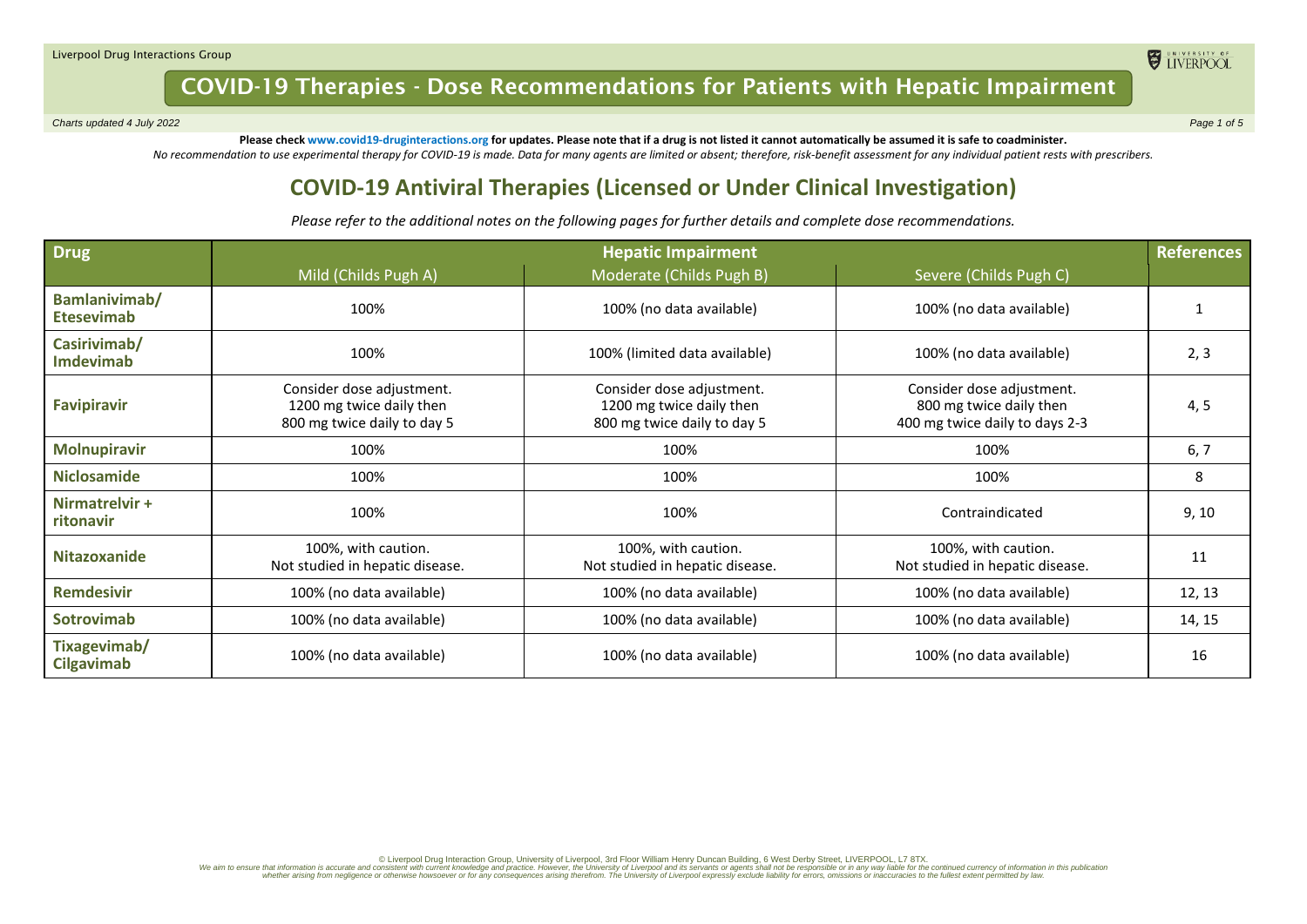*Charts updated 4 July 2022 Page 2 of 5*

**Please check www.covid19-druginteractions.org for updates. Please note that if a drug is not listed it cannot automatically be assumed it is safe to coadminister.**  *No recommendation to use experimental therapy for COVID-19 is made. Data for many agents are limited or absent; therefore, risk-benefit assessment for any individual patient rests with prescribers.*

#### **Notes - Antiviral Therapies (Licensed or Under Clinical Investigation)**

| Bamlanivimab/<br><b>Etesevimab</b> | No dosage adjustment is recommended in patients with mild hepatic impairment. Based on population PK analysis, there is no difference in PK of bamlanivimab or<br>etesevimab in patients with mild hepatic impairment compared to patients with normal hepatic function. Bamlanivimab and etesevimab have not been studied in<br>patients with moderate or severe hepatic impairment.                                                                                                                                                                                                                                                                                                                                                                                                                    |
|------------------------------------|----------------------------------------------------------------------------------------------------------------------------------------------------------------------------------------------------------------------------------------------------------------------------------------------------------------------------------------------------------------------------------------------------------------------------------------------------------------------------------------------------------------------------------------------------------------------------------------------------------------------------------------------------------------------------------------------------------------------------------------------------------------------------------------------------------|
| Casirivimab/<br>Imdevimab          | Casirivimab and imdevimab are not expected to undergo significant hepatic elimination. No dosage adjustment is required in individuals with mild hepatic<br>impairment. The effect of hepatic impairment on the exposure of casirivimab and imdevimab was evaluated by population PK analysis in patients with mild hepatic<br>impairment (n=586 for casirivimab; n=599 for imdevimab) (total bilirubin >1.0-1.5 x ULN and any aspartate aminotransferase). No clinically important differences in<br>the exposure of casirivimab and imdevimab were found between patients with mild hepatic impairment and patients with normal hepatic function. Limited data<br>(n=11) are available in patients with moderate hepatic impairment; no data are available in patients with severe hepatic impairment. |
| <b>Favipiravir</b>                 | Could consider extending treatment duration in COVID as per duration for ongoing trials. Dosing as per study US109.                                                                                                                                                                                                                                                                                                                                                                                                                                                                                                                                                                                                                                                                                      |
| <b>Molnupiravir</b>                | No dose adjustment is required for patients with hepatic impairment. The pharmacokinetics of molnupiravir and NHC has not been evaluated in patients with<br>hepatic impairment. Preclinical data indicate that hepatic elimination is not expected to be a major route of NHC elimination therefore hepatic impairment is<br>unlikely to affect NHC exposure.                                                                                                                                                                                                                                                                                                                                                                                                                                           |
| <b>Niclosamide</b>                 | Niclosamide may be given safely to patients with liver diseases.                                                                                                                                                                                                                                                                                                                                                                                                                                                                                                                                                                                                                                                                                                                                         |
| Nirmatrelvir +<br>ritonavir        | Nirmatrelvir and ritonavir exposures were similar in subjects with normal hepatic function and those with moderate hepatic impairment. No dosage adjustment is<br>needed for patients with either mild (Child-Pugh Class A) or moderate (Child-Pugh Class B) hepatic impairment.                                                                                                                                                                                                                                                                                                                                                                                                                                                                                                                         |
|                                    | Nirmatrelvir/ritonavir is contraindicated in patients with severe hepatic impairment (Child-Pugh Class C) as it has not been studied and there are no pharmacokinetic<br>or safety data available regarding its use in subjects with severe hepatic impairment.                                                                                                                                                                                                                                                                                                                                                                                                                                                                                                                                          |
| <b>Nitazoxanide</b>                | The pharmacokinetics of nitazoxanide in patients with compromised hepatic function have not been studied.                                                                                                                                                                                                                                                                                                                                                                                                                                                                                                                                                                                                                                                                                                |
| <b>Remdesivir</b>                  | The pharmacokinetics of remdesivir have not been evaluated in patients with hepatic impairment. The role of the liver in the metabolism of remdesivir is unknown.<br>It is not known if dosage adjustment is appropriate in patients with hepatic impairment. Remdesivir should only be used in patients with hepatic impairment if the<br>potential benefit outweighs the potential risk. Liver function should be determined in all patients prior to starting remdesivir and should be monitored while<br>receiving it as clinically appropriate.<br>The SmPC recommends that remdesivir should not be initiated in patients with ALT ≥5x ULN at baseline.                                                                                                                                            |
|                                    | Remdesivir should be discontinued in patients who develop ALT ≥5x ULN (SmPC) or >10x ULN (USPI) during treatment with remdesivir.                                                                                                                                                                                                                                                                                                                                                                                                                                                                                                                                                                                                                                                                        |
|                                    | Remdesivir should be discontinued in patients who develop ALT elevation accompanied by signs or symptoms of liver inflammation or increasing conjugated<br>bilirubin, alkaline phosphatase, or international normalised ratio (INR).                                                                                                                                                                                                                                                                                                                                                                                                                                                                                                                                                                     |
| <b>Sotrovimab</b>                  | No clinical trials have been conducted to evaluate the effects of hepatic impairment on the pharmacokinetics of sotrovimab.<br>The impact of hepatic impairment on sotrovimab is unknown.                                                                                                                                                                                                                                                                                                                                                                                                                                                                                                                                                                                                                |
| Tixagevimab/<br><b>Cilgavimab</b>  | No specific studies have been conducted to examine the effects of hepatic impairment on the pharmacokinetics of tixagevimab and cilgavimab.<br>The effect of hepatic impairment on the pharmacokinetics of tixagevimab and cilgavimab is unknown.                                                                                                                                                                                                                                                                                                                                                                                                                                                                                                                                                        |

Diverpool Drug Interaction Group, University of Liverpool, 3rd Floor William Henry Duncan Building, 6 West Derby Street, LIVERPOOL, L7 8TX. [76TX] and the construction in this publication in this publication in this public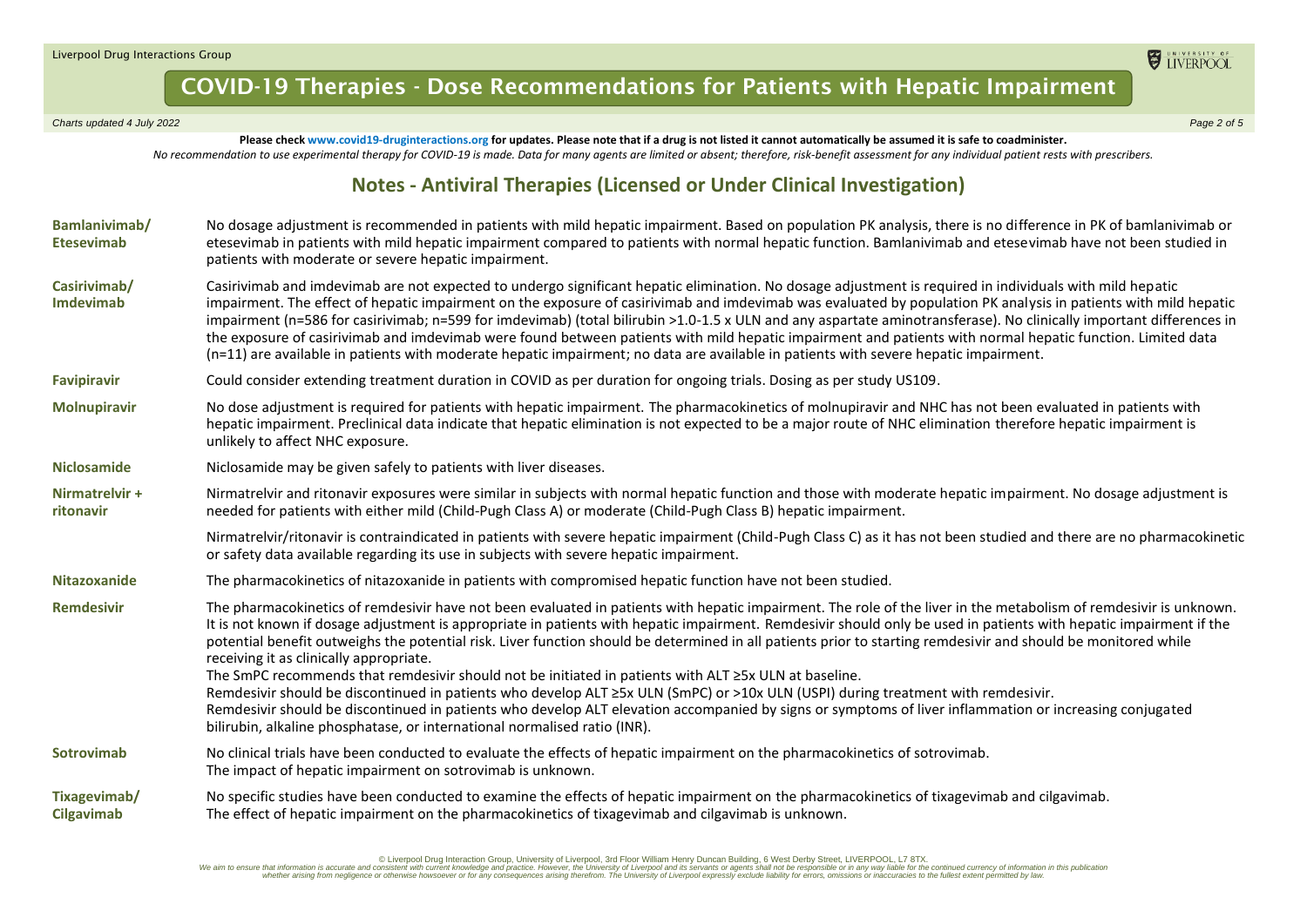*Charts updated 4 July 2022 Page 3 of 5*

ELIVERPOOL

**Please check www.covid19-druginteractions.org for updates. Please note that if a drug is not listed it cannot automatically be assumed it is safe to coadminister.**  *No recommendation to use experimental therapy for COVID-19 is made. Data for many agents are limited or absent; therefore, risk-benefit assessment for any individual patient rests with prescribers.*

### **COVID-19 Host-directed Therapies (Licensed or Under Clinical Investigation)**

*Please refer to the additional notes on the following pages for further details and complete dose recommendations.*

| Drug                               | <b>Hepatic Impairment</b>                                                                |                                                                                          |                                                                                          | <b>References</b> |
|------------------------------------|------------------------------------------------------------------------------------------|------------------------------------------------------------------------------------------|------------------------------------------------------------------------------------------|-------------------|
|                                    | Mild (Childs Pugh A)                                                                     | Moderate (Childs Pugh B)                                                                 | Severe (Childs Pugh C)                                                                   |                   |
| <b>Anakinra</b>                    | 100%                                                                                     | 100%                                                                                     | 100%, with caution                                                                       | 17, 18            |
| <b>Baricitinib</b>                 | 100%                                                                                     | 100%                                                                                     | Not recommended                                                                          | 19, 20            |
| <b>Budesonide</b><br>(inhaled)     | Not studied.<br>Consider 100% with close monitoring.                                     | Not studied.<br>Consider 100% with close monitoring.                                     | Not studied.<br>Consider 100% with close monitoring.                                     | 21, 22            |
| <b>Canakinumab</b>                 | 100%                                                                                     | 100%                                                                                     | 100%                                                                                     | 23, 24            |
| <b>Dexamethasone</b><br>(low dose) | 100%                                                                                     | 100%                                                                                     | 100%, with caution                                                                       | 25, 26            |
| <b>Fluvoxamine</b>                 | 100%<br>following slow titration and careful monitoring                                  | 100%<br>following slow titration and careful monitoring                                  | 100%<br>following slow titration and careful monitoring                                  | 27, 28            |
| Hydrocortisone                     | Not studied.<br>Consider dose reduction.                                                 | Not studied.<br>Consider dose reduction.                                                 | Not studied.<br>Consider dose reduction.                                                 | 29                |
| <b>Imatinib</b>                    | 100%                                                                                     | 100%                                                                                     | 100% (European product label)<br>75% (American product label)                            | 30, 31            |
| <b>Infliximab</b>                  | Not studied.<br>No dosing recommendations can be made.                                   | Not studied.<br>No dosing recommendations can be made.                                   | Not studied.<br>No dosing recommendations can be made.                                   | 32, 33            |
| <b>Methylprednisolone</b>          | Not studied.<br>Consider 100%.                                                           | Not studied.<br>Consider 100%.                                                           | Not studied.<br>Consider 100%, with caution                                              | 34,35             |
| <b>Ruxolitinib</b>                 | 50%<br>(dosing as per platelet count in product label)                                   | 50%<br>(dosing as per platelet count in product label)                                   | 50%<br>(dosing as per platelet count in product label)                                   | 36-38             |
| <b>Sarilumab</b>                   | Not studied. Consider 100% under specialist<br>supervision with frequent ALT monitoring. | Not studied. Consider 100% under specialist<br>supervision with frequent ALT monitoring. | Not studied. Consider 100% under specialist<br>supervision with frequent ALT monitoring. | 39                |
| <b>Tocilizumab</b>                 | Not studied. Consider 100% under specialist<br>supervision with frequent ALT monitoring. | Not studied. Consider 100% under specialist<br>supervision with frequent ALT monitoring. | Not studied. Consider 100% under specialist<br>supervision with frequent ALT monitoring. | 40, 41            |

Diverpool Drug Interaction Group, University of Liverpool, 3rd Floor William Henry Duncan Building, 6 West Derby Street, LIVERPOOL, L7 8TX. [76TX] and the construction in this publication in this publication in this public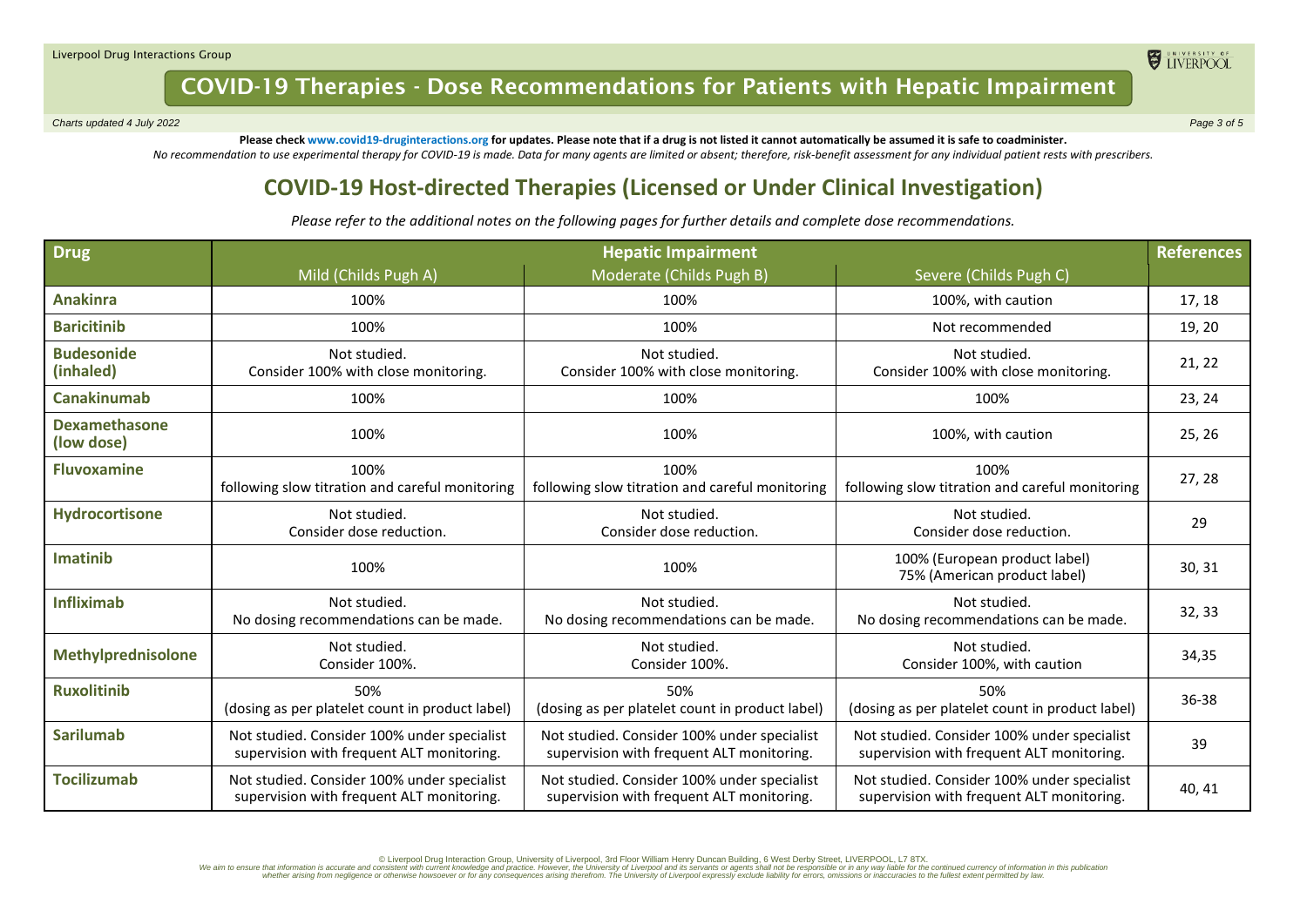*Charts updated 4 July 2022 Page 4 of 5*

**Please check www.covid19-druginteractions.org for updates. Please note that if a drug is not listed it cannot automatically be assumed it is safe to coadminister.**  *No recommendation to use experimental therapy for COVID-19 is made. Data for many agents are limited or absent; therefore, risk-benefit assessment for any individual patient rests with prescribers.*

#### **Notes - Host-directed Therapies (Licensed or Under Clinical Investigation)**

| <b>Anakinra</b>                    | The efficacy and safety in patients with AST/ALT ≥1.5x ULN have not been evaluated.                                                                                                                                                                                                                                                                                                                                                             |  |
|------------------------------------|-------------------------------------------------------------------------------------------------------------------------------------------------------------------------------------------------------------------------------------------------------------------------------------------------------------------------------------------------------------------------------------------------------------------------------------------------|--|
| <b>Baricitinib</b>                 | There was no clinically relevant effect on the pharmacokinetics of baricitinib in patients with mild or moderate hepatic impairment.<br>The use of baricitinib has not been studied in patients with severe hepatic impairment.                                                                                                                                                                                                                 |  |
| <b>Budesonide</b><br>(inhaled)     | Formal pharmacokinetic studies with inhaled budesonide have not been conducted in patients with hepatic impairment. However, since budesonide undergoes<br>mainly hepatic metabolism, impairment of liver function may lead to accumulation of budesonide in the plasma.<br>Patients with hepatic disease should be closely monitored.                                                                                                          |  |
| Canakinumab                        | No formal pharmacokinetic studies have been performed in patients with hepatic impairment. Elimination of protein drugs such as canakinumab is thought to occur<br>via proteolytic catabolism in different tissues. Although the liver is known to be a major organ of protein degradation, impaired hepatic function is not expected to<br>be a limiting factor for elimination.                                                               |  |
| <b>Colchicine</b>                  | Use with caution in patients with mild/moderate hepatic impairment. Such patients should be carefully monitored for adverse effects of colchicine.<br>Coadministration is contraindicated in the SmPC for patients with severe hepatic impairment, but the USPI recommends to consider dose reduction.<br>Coadministration is contraindicated in patients with hepatic impairment who are taking a P-gp inhibitor or a strong CYP3A4 inhibitor. |  |
| <b>Fluvoxamine</b>                 | Fluvoxamine undergoes extensive hepatic metabolism. In patients with liver cirrhosis, fluvoxamine AUC increased by ~56% when compared to healthy volunteers.                                                                                                                                                                                                                                                                                    |  |
| <b>Dexamethasone</b><br>(low dose) | Particular care is required when considering the use of systemic corticosteroids in patients with liver failure and frequent patient monitoring is necessary.<br>The elimination half-life is prolonged in severe liver disease.                                                                                                                                                                                                                |  |
| Hydrocortisone                     | There may be an increased effect in patients with liver disease, and monitoring is advised. Reduced dosing may be considered.                                                                                                                                                                                                                                                                                                                   |  |
| Imatinib                           | Imatinib is mainly metabolized in the liver. Mild and moderate hepatic impairment did not influence exposure to imatinib and its major metabolite, CGP74588. In<br>patients with severe hepatic impairment, imatinib Cmax and AUC increased by 63% and 45% and CGP74588 Cmax and AUC increased by 56% and 55%, relative to<br>patients with normal hepatic function.                                                                            |  |
| <b>Infliximab</b>                  | Infliximab has not been studied in patients with hepatic impairment. No dose recommendations can be made.                                                                                                                                                                                                                                                                                                                                       |  |
| <b>Methylprednisolone</b>          | Particular care is required when considering the use of systemic corticosteroids in patients with liver failure or cirrhosis and frequent patient monitoring<br>is necessary.                                                                                                                                                                                                                                                                   |  |
| <b>Ruxolitinib</b>                 | Recommendations as for polycythaemia vera indication in product labels.                                                                                                                                                                                                                                                                                                                                                                         |  |
| <b>Sarilumab</b>                   | Initiating treatment is not recommended in patients with ALT or AST >1.5x ULN.                                                                                                                                                                                                                                                                                                                                                                  |  |
| <b>Tocilizumab</b>                 | The European product label does not recommend treatment in patients with baseline ALT or AST >5x ULN.<br>The American product label does not recommend to initiate treatment in patients with elevated transaminases ALT or AST >1.5x ULN.                                                                                                                                                                                                      |  |

Diverpool Drug Interaction Group, University of Liverpool, 3rd Floor William Henry Duncan Building, 6 West Derby Street, LIVERPOOL, L7 8TX. [76TX] and the construction in this publication in this publication in this public